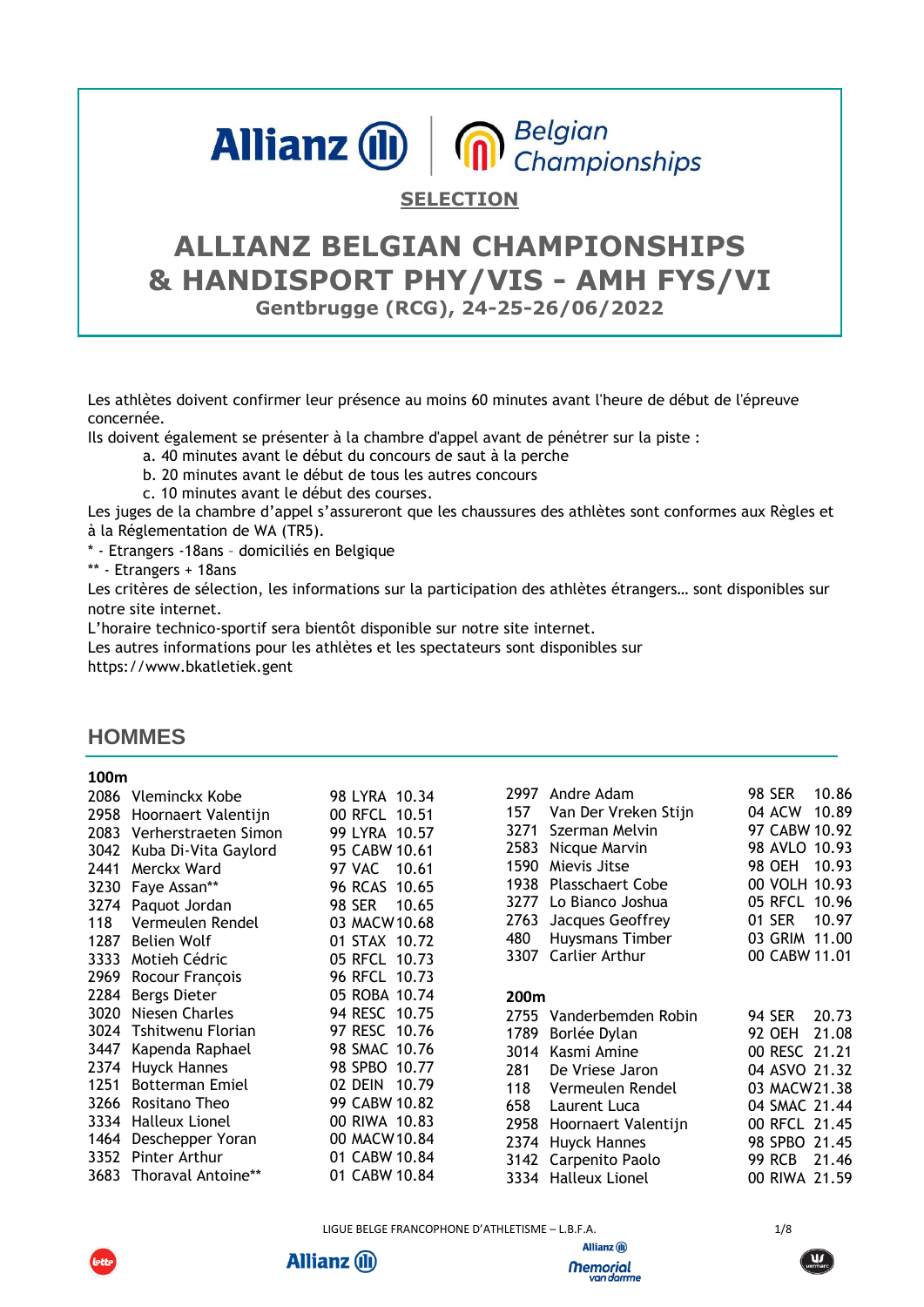|             | 1454 Monserez Dylan                    | <b>97 KKS</b>                | 21.65   |       | 1504 De Smet Tibo                               |               |               | 99 RCG 1.46.54                     |
|-------------|----------------------------------------|------------------------------|---------|-------|-------------------------------------------------|---------------|---------------|------------------------------------|
|             | 2763 Jacques Geoffrey                  | 01 SER                       | 21.72   |       | 2192 Claus Pieter                               |               |               | 93 ALVA 1.47.47                    |
| 480         | Huysmans Timber                        | 03 GRIM 21.80                |         |       | 3329 Delvoie Maxime                             |               |               | 97 CSDY 1.48.54                    |
|             | 3447 Kapenda Raphael                   | 98 SMAC 21.80                |         |       | 3154 Balhan Pierre Antoine                      |               |               | 92 RESC 1.48.67                    |
|             | 2077 Van Den Bergh Sven                | 99 LYRA 21.83                |         |       | 2956 Tilman Maxime                              |               |               | 99 RFCL 1.49.10                    |
|             | 2058 De Kinder Jan                     | 97 LYRA 21.84                |         | 645   | <b>Thibert Regis</b>                            |               |               | 04 HERV 1.49.22                    |
|             | 2855 Chiroux Gaetan                    | 01 USBW 21.85                |         |       | 1727 Vandelannoote Tibaut                       |               |               | 01 FLAC 1.49.41                    |
|             | 3237 Morabito Victor                   | 02 RCAS 21.86                |         |       | 2372 Botterman Aaron                            |               |               | 94 KAAG 1.49.89                    |
|             | 1688 De Pauw Brent                     | 93 ACHL 21.95                |         | 650   | <b>Espagnet Mathis</b>                          |               | <b>03 HUY</b> | 1.49.99                            |
|             | 1938 Plasschaert Cobe                  | 00 VOLH 21.96                |         |       | 2756 Moukrime Tarik                             | <b>92 SER</b> |               | 1.52.04                            |
|             | 3269 Rousseau Xavier                   | 06 CABW 21.98                |         | 638   | Demanet Gregoire                                |               |               | 03 SMAC 1.52.14                    |
| 3271        | Szerman Melvin                         | 97 CABW 22.00                |         |       | 1701 Van Nieuwenhove Stijn                      | 00 EA         |               | 1.52.49                            |
|             | 1590 Mievis Jitse                      | <b>98 OEH</b>                | 22.00   | 2752  | Jacquemin Julian                                |               |               | 99 WACO 1.54.49                    |
| 2048        | Roofthooft Andreas                     | <b>96 RCT</b>                | 22.00   |       | 2875 Thomas Florian                             |               |               | 89 DAMP 1.54.57                    |
|             | 2997 Andre Adam                        | <b>98 SER</b>                | 22.00   | 185   | De Waegenaere Wout                              | 03 KKS        |               | 1.54.59                            |
| 157         | Van Der Vreken Stijn                   | 04 ACW 22.02                 |         |       | 1877 Teck Arne                                  |               |               | 98 LEBB 1.54.62                    |
|             | 3266 Rositano Theo                     | 99 CABW 22.04                |         |       | 3619 Driapko Stanislav*                         | 05 RCB        |               | 1.54.89                            |
|             | 3446 Kapenda Nathan                    | 98 SMAC 22.15                |         |       | 2971 Buen Abad Timothé                          |               |               | 95 SMAC 1.55.14                    |
| 442         | Caudron Meindert                       | 04 LEBB 22.23                |         |       | 1472 Spaas Jan                                  |               | <b>94 AVT</b> | 1.55.25                            |
|             | 3115 Vermander Samuel                  | 99 USTA 22.27                |         |       | 2153 Weekers Korneel                            | 02 ADD        |               | 1.55.54                            |
|             | 3307 Carlier Arthur                    | 00 CABW 22.28                |         |       | 3270 Ryjoukhine Maxime                          |               |               | 02 CABW 1.55.67                    |
|             | 2776 Torck Jarno                       | 05 LEBB 22.29                |         |       | 3435 Douley Antoine                             |               |               | 95 SMAC 1.55.70                    |
|             |                                        |                              |         |       | 2011 Gesqueire Emile                            |               |               | 98 AVMO 1.55.77                    |
| 400m        |                                        |                              |         |       | 2180 Beckers Wim                                | <b>98 AVT</b> |               | 1.56.00                            |
|             | 1791 Borlée Kevin                      | 88 OEH 45.12                 |         | 831   | Lelievre Thibault                               | 03 WS         |               | 1.56.23                            |
|             | 1230 Doom Alexander                    | <b>97 AVR</b>                | 45.63   |       | 3330 Sidali Amir                                | 01 WS         |               | 1.56.25                            |
|             | 2063 Iguacel Christian                 | 96 LYRA 45.71                |         | 1327  | Boeykens Arne                                   |               |               | 97 LEBB 1.56.54                    |
|             | 1790 Borlée Jonathan                   | 88 OEH 46.00                 |         |       | 3183 Vandenabeele Kilian<br>3377 Lelion Achille |               |               | 97 ACLO 1.57.10<br>05 RESC 1.57.13 |
|             | 1927 De Smet Jonas                     | 97 KAAG 46.80                |         |       | 1293 Soetens Brent                              |               |               | 02 LEBB 1.57.60                    |
|             | 3245 Mabille Florent                   | 96 RESC 46.83                |         |       | 2779 Crestan Eliott                             |               | 99 SMAC DT    |                                    |
|             | 3000 Badji Asamti                      | 95 RESC 46.89                |         |       |                                                 |               |               |                                    |
| 2099        | Heylen Maarten                         | 98 LIER 47.43                |         |       |                                                 |               |               |                                    |
|             | 2327 Devriendt Adrien                  | 02 ACME 47.53                |         | 1500m |                                                 |               |               |                                    |
|             | 1792 Sacoor Jonathan                   | 99 OEH 47.54                 |         |       | 1697 Verheyden Ruben                            | 00 EA         |               | 3.37.00                            |
|             | 2857 Mengal Simon                      | 95 USBW 47.62                |         |       | 1645 Baeten Stijn                               |               |               | 94 DCLA 3.38.24                    |
| 282<br>2159 | Mersseman Killian                      | 04 ASVO 47.96                |         |       | 1620 Bombeke Sven                               |               |               | 93 ALVA 3.43.13                    |
|             | Laporte Vincent<br>3016 Lins Sebastien | 97 ROBA 48.17                |         |       | 1949 Vermeulen Jochem                           |               |               | 98 LYRA 3.43.24<br>93 WACO 3.43.28 |
|             | 3286 Fall Samba                        | 92 RESC 48.33<br>92 WS 48.62 |         |       | 2992 Hustin Valere<br>3041 Vandermessen Louis   |               |               | 01 CABW 3.43.91                    |
|             | 1787 Heylen Robbert                    | 00 LIER 48.90                |         |       | 1838 De Bruyn Marius                            | 96 EA         |               | 3.45.56                            |
|             | 3265 Dehout Floran                     | 01 CABW 48.97                |         |       | 2743 Willocq Florian                            |               |               | 99 OSGA 3.45.56                    |
|             | 3045 Piengeon Hadrien                  | 00 CABW 49.25                |         |       | 3021 Petitjean Simon                            |               |               | 96 RESC 3.47.45                    |
|             | 2472 Petrella Davide                   | 97 RCG 49.43                 |         | 48    | Konteh Noah                                     |               |               | 03 OLSE 3.47.50                    |
|             | 3017 Mazebo Simon                      | 00 RESC 49.43                |         |       | 2840 Louis Corentin                             |               |               | 93 DAMP 3.48.64                    |
|             | 2183 Verstraete Jonathan               | 99 KAAG 49.58                |         |       | 1408 Cornelus Ruben                             | 96 OB         |               | 3.50.88                            |
|             | 3043 Hendrick Clément                  | 99 CABW 49.62                |         |       | 1451 De Locht Cisse                             |               |               | 99 ACW 3.50.93                     |
|             | 2823 Lahaye Julien                     | 89 SPA 49.74                 |         |       | 3114 Vandenberghe Marc-Henri                    |               |               | 00 USTA 3.51.56                    |
|             | 2104 Tanghe Mattis                     | 02 AVMO 49.90                |         |       | 2804 Collard Arnaud                             |               |               | 00 HERV 3.52.67                    |
|             | 3529 Biala Kenny-Felder                | 05 RESC 50.01                |         |       | 1595 Van de Velde Tim                           |               |               | 00 DUFF 3.52.88                    |
| 147         | De Pauw Warre                          | 03 ACME 50.13                |         |       | 1858 Garroy Tibo                                |               |               | 97 BVAC 3.53.19                    |
| 197         | Van Den Bulcke Jasper                  | 03 LEBB 50.35                |         |       | 1702 Meganck Simon                              | 00 EA         |               | 3.53.49                            |
|             | 1612 Biebaut Sander                    | 00 RCG                       | 50.89   |       | 2908 Houtart Cyril                              |               |               | 98 ARCH 3.53.67                    |
| 2313        | Tuyls Storm                            | 02 ACW 50.94                 |         |       | 2850 Dumoulin Romain                            |               |               | 94 USBW 3.53.87                    |
| 3083        | Ilunga Carl                            | 93 RESC 50.96                |         |       | 2947 Schauwers Antoine                          |               |               | 01 RFCL 3.54.53                    |
| 3487        | Keita Sambou**                         | 96 ACLO 51.08                |         |       | 3090 Cardillo Joachim                           |               |               | 88 RFCL 3.55.94                    |
| 6961        | Vreux Jonathan                         | 85 MOHA 51.09                |         |       | 1224 Vanhuysse Michiel                          |               |               | 00 AZW 3.56.20                     |
|             | 2053 Vanhellemont Kobe                 | 99 RCT 51.09                 |         |       | 3813 Keymolen Andy                              | 95 DAC        |               | 3.57.72                            |
|             |                                        |                              |         |       | 2960 Blachere Alexandre                         |               |               | 93 RFCL 3.57.82                    |
| 800m        |                                        |                              |         |       | 1899 Vandenbon Simon                            |               |               | 97 MACW 3.58.23                    |
|             | 2269 Vandeputte Aurèle                 | <b>95 HAC</b>                | 1.45.50 |       | 1937 Van Den Bussche Thibau                     |               |               | 98 VOLH 3.58.64                    |
|             |                                        |                              |         | 222   | Ceunen Zjef                                     |               |               | 04 SACN 3.58.92                    |

LIGUE BELGE FRANCOPHONE D'ATHLETISME – L.B.F.A. 2/8







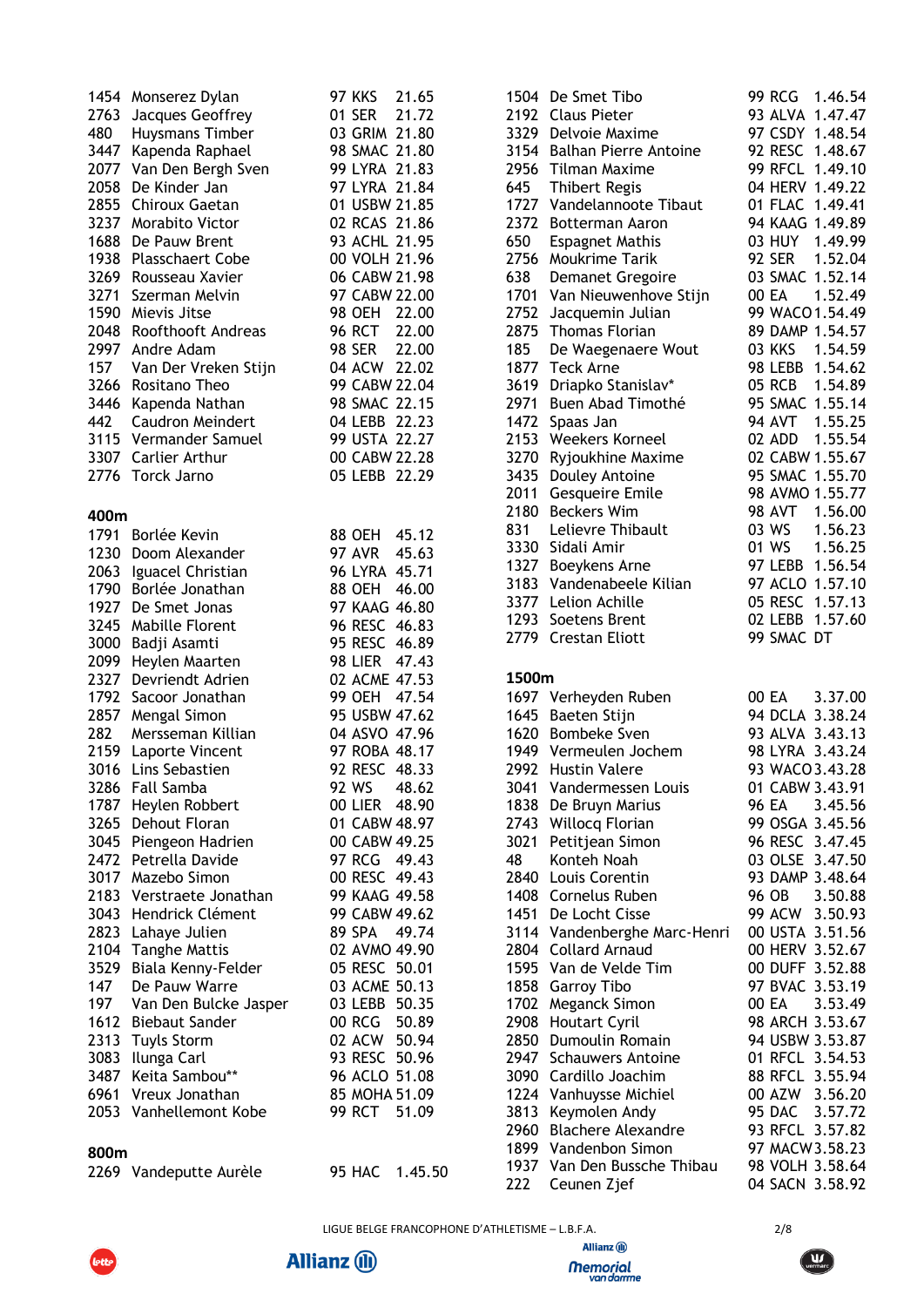| 3309         | Aouragh Reda                   |               | 06 RESC 3.59.28  |
|--------------|--------------------------------|---------------|------------------|
| 5581         | Omey Hans                      |               | 86 AZW 4.00.74   |
| 2419         | Engelen Arthur                 |               | 05 ACHL 4.00.87  |
| 1369         | <b>Theeuwes Robbe</b>          |               | 02 ACHL 4.01.65  |
|              |                                |               |                  |
| 5000m        |                                |               |                  |
|              | 1946 Carson Hamish**           |               | 88 LYRA 13.17.27 |
| 1950         | Somers Michael                 | 95 LYRA       | 13.39.35         |
|              | 2571 D'Hoore Ward              | <b>94 HAC</b> | 13.54.65         |
|              | 1573 Casteele Steven           | <b>94 KKS</b> | 13.58.67         |
| 1510         | Mortier Jennen                 |               | 97 RCG 13.59.76  |
|              | 2946 Doison Gregoire           |               | 95 DS 14.09.30   |
|              | 1860 Rasschaert Bjarne         |               | 00 RCG 14.12.35  |
|              | 1802 Vercauteren Sander        |               | 98 ACME 14.14.21 |
| 1556         | Camphens Robbe                 |               | 99 RCG 14.29.06  |
| 1825         | d'Hoore Simon                  |               | 94 AVMO 14.31.30 |
| 2787         | Marinx Bastien                 |               | 96 SMAC 14.37.59 |
| 3126         | Adam Thaddée                   |               | 92 MOHA 14.38.94 |
| 2942         | <b>Guillick Antoine</b>        |               | 95 WACO 14.39.16 |
| 1642         | <b>Basemans Dries Adrianus</b> |               | 92 DCLA 14.39.81 |
| 2097         | Depotter Wout                  |               | 01 HCO 14.56.37  |
|              | 1432 Simons Wouter             |               | 96 GENK 15.01.11 |
| 1405         | De Mets Andreas                | 94 OB         | 15.11.23         |
|              | Vanoppen Thomas                | 99 ACHL DT    |                  |
| 2462<br>2809 | Debjani Ismael                 | 90 CABW DT    |                  |
|              | <b>Grimard Guillaume</b>       | 99 DCLA DT    |                  |
| 1623         |                                |               |                  |
|              |                                |               |                  |
| 110m haies   |                                |               |                  |
| 1975         | Obasuyi Michael                | 99 OEH 13.56  |                  |
| 3466         | Vancauwemberghe Nolan          | 00 MOHA 13.96 |                  |
| 2074         | Segers Senne                   | 95 LYRA 14.27 |                  |
| 2373         | Hauttekeete Jente              | 02 KAAG 14.62 |                  |
|              | 1304 Dumon Ewout               | 95 KAAG 14.67 |                  |
| 3302         | Vernet Vincent**               | 96 WS 14.72   |                  |
| 1302         | Goossens Robin                 | 97 KAAG 14.81 |                  |
| 2715         | <b>Durant Thomas</b>           | 94 CRAC 14.90 |                  |
| 2558         | <b>Pittomvils Niels</b>        | 92 VAC 14.96  |                  |
| 1892         | Misplon Jef                    | 02 RCG        | 15.18            |
| 1694         | Jacobs Sven                    | 97 EA         | 15.24            |
| 2865         | Riga Hadrien                   | 00 HUY 15.30  |                  |
| 3365         | Debacker Maxime                | 01 OSGA 15.46 |                  |
| 3128         | <b>Tourtois Charles**</b>      | 01 RESC 15.57 |                  |
| 3194         | Eertmans Loic                  | 01 CSDY 15.93 |                  |
| 2916         | <b>Moors Mathias</b>           |               | 01 HERV 15.98    |
| 3421         | <b>Nihoul Guillaume</b>        |               | 00 CSDY 16.24    |
|              | 2453 Laevens Niels             | <b>98 KKS</b> | 16.45            |
| 1685         | Ceulemans Yannick              | 94 ACBR 16.65 |                  |
| 1289         | De Laender Nils                | 94 LEBB       | 16.86            |
|              |                                |               |                  |
| 400m haies   |                                |               |                  |
|              | 1703 Van Nieuwenhove Dries     | 98 EA         | 50.29            |
|              | 2303 Van Damme Robin           |               | 99 ACME 50.38    |
| 2193         | <b>Bex Wout</b>                | 02 LOOI 51.55 |                  |
| 2069         | Owusu Dylan                    | 97 LYRA 51.58 |                  |
| 647          | Abdoul Wahab Mimoun            | 04 HF         | 51.71            |
|              | 1680 Peeters Dries             | 99 AVKA 51.90 |                  |
|              | 1465 Van Put Vincent           |               | 01 ZWAT 55.88    |
| 2881         | Schyns Alexandre               | 98 SER        | 55.91            |
| 96           | <b>Romswinkel Nils</b>         | 03 OB         | 55.96            |
| 1206         | Decoutere Natan                | 97 AZW        | 56.04            |

| 140                | Van Hoof Wout                                                   | 04 VS 56.55                   |                  |
|--------------------|-----------------------------------------------------------------|-------------------------------|------------------|
|                    | 3194 Eertmans Loic                                              |                               | 01 CSDY 57.38    |
|                    | 3335 Azzouz Souhaib                                             |                               | 98 RIWA 59.04    |
|                    | 1772 Lockefeer Quinten                                          | 99 LEBB 59.27                 |                  |
|                    | 3413 Thiry Lillian                                              | 02 MOHA 60.14                 |                  |
| 2240               | Luypaert Keith                                                  | 00 KKS 61.25                  |                  |
| 2977               | Dumortier Romain                                                | 01 SPA                        | 62.89            |
|                    | 3000m steeple                                                   |                               |                  |
|                    | 3297 Schyns Rémi                                                |                               | 99 HERV 8.34.85  |
|                    | 1819 Vanderpoorten Marco                                        |                               | 00 HAMM 8.44.62  |
|                    | 612 Labar Clément                                               |                               | 03 ARCH 9.01.18  |
|                    | 2330 Hannes Pieter-jan                                          |                               | 92 ACHL 9.18.62  |
|                    | 276 Logier Wout                                                 |                               | 04 MACW9.24.79   |
|                    | 2824 Ruscart Benoit                                             |                               | 95 USTA 9.31.32  |
|                    | 87 Janssen Ward                                                 |                               | 04 ATLA 9.45.93  |
|                    | 2121 Misplon Bert                                               |                               | 88 RCG 10.10.07  |
|                    | 2085 Vlaminckx Sander                                           |                               | 97 LYRA 10.16.44 |
|                    | 1558 Van de Velde Remi                                          |                               | 00 RCG 10.55.94  |
|                    | Saut en hauteur                                                 |                               |                  |
|                    | 2848 Carmoy Thomas                                              | 00 CRAC 2.24                  |                  |
|                    | 2206 Vermeiren Jef                                              | 00 ACHL 2.17                  |                  |
|                    | 1587 Ghuys Bram                                                 | 93 OEH 2.14                   |                  |
|                    | 1601 Algoet Giebe                                               | 98 HCO 2.13                   |                  |
|                    | 1837 Van Looy Lars                                              | 99 VAC 2.13                   |                  |
|                    | 1444 Geenens Sten                                               | 02 ASVO 2.10                  |                  |
| 3009               | Gamuela Ngamunguela Jos                                         | 98 RESC 2.09                  |                  |
|                    | 653 Riga Audric                                                 | 03 HUY 2.06                   |                  |
|                    | 1746 Verdonck Emile                                             | 95 AZW 2.04                   |                  |
|                    | 2562 Parmentier Thomas                                          | 92 DEIN 2.04                  |                  |
|                    | 305 Van Aerde Viktor                                            | 04 KAAG 2.01                  |                  |
|                    | 739 Reip Martin<br>2563 Van Der Plaetsen Thomas (HM) 90 DEIN TD | 03 HF                         | 1.95             |
|                    |                                                                 |                               |                  |
|                    | Saut en longueur                                                |                               |                  |
|                    | 2373 Hauttekeete Jente                                          | 02 KAAG 7.35                  |                  |
|                    | 1493 De Decker Bjorn                                            | 89 WIBO 7.32                  |                  |
| 304                | Van der Poel Thomas                                             | 03 BRAB 7.12                  |                  |
|                    | 421 Hermens Bert                                                | 04 ATLA 7.08                  |                  |
| 652                | Sampson Yanni                                                   | 04 HUY 7.08                   |                  |
| 3004               | Caluwé Arnaud                                                   | 91 RESC 7.01                  |                  |
| 2056               | <b>Broothaerts Mathias</b>                                      | 94 LYRA 6.98                  |                  |
|                    | 3121 Brouwers Amaury                                            | 97 CABW 6.85                  |                  |
| 2880               | <b>Renard Pierrick</b>                                          | 95 SER 6.83                   |                  |
| 3010<br>739        | Geerts Gregory                                                  | 99 RESC<br>03 HF 6.76         | 6.81             |
| 23                 | Reip Martin<br>Boone Nathan                                     | 04 DEIN 6.76                  |                  |
|                    |                                                                 |                               |                  |
| <b>Triple saut</b> |                                                                 |                               |                  |
|                    | 1493 De Decker Bjorn                                            | 89 WIBO 15.20                 |                  |
|                    | 3661 Kapata Léopold                                             | 92 CABW 15.15                 |                  |
|                    | 3234 Farano Mirko**                                             | 90 RCAS 14.84                 |                  |
|                    | 3010 Geerts Gregory                                             | 99 RESC 14.34                 |                  |
|                    | 2039 Torfs Kwinten<br>5601 Baerts Simon                         | 01 ACHL 14.05<br>82 AVT 13.81 |                  |
|                    | 1924 De Leenheer Matthias                                       | 91 AVLO 13.78                 |                  |
| 3471               | Soumahoro Tommy                                                 | 99 WS                         | 13.78            |
| 2880               | <b>Renard Pierrick</b>                                          | <b>95 SER</b>                 | 13.58            |
| 3290               | <b>Basseg Loïc</b>                                              | 00 CSF                        | 13.50            |
|                    |                                                                 |                               |                  |



**Allianz (ii)** 



lotte



Allianz (ii)

**Memorial**<br>van damme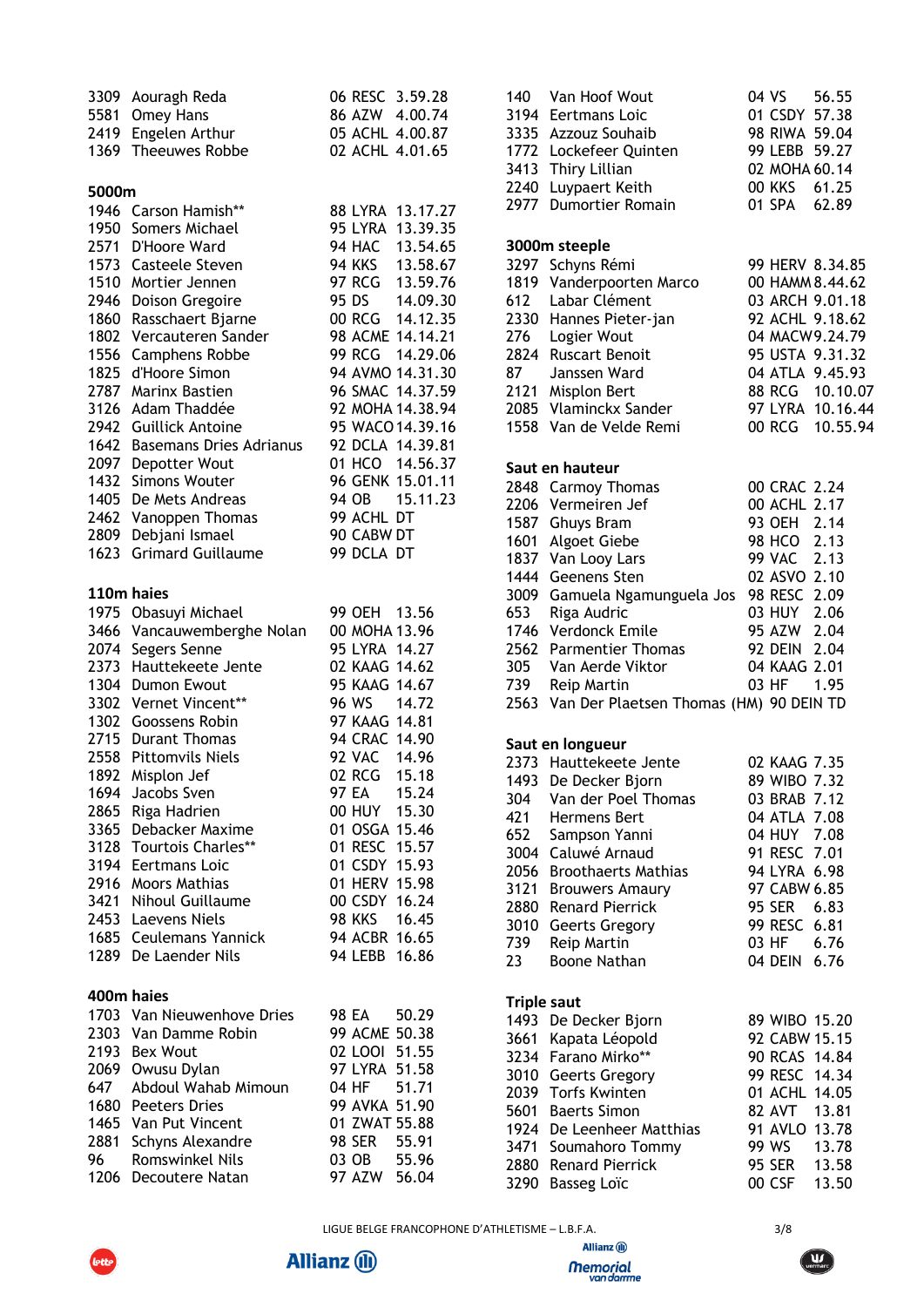| 2241 | 3366 Kempeneers Sacha<br>Denolf Olivier   | 00 HERV 13.46<br>98 KKS | 13.40 |
|------|-------------------------------------------|-------------------------|-------|
|      |                                           |                         |       |
|      | Saut à la perche                          |                         |       |
|      | 2515 Broeders Ben                         | 95 DCLA 5.85            |       |
|      | 1656 Van Nuffelen Thomas                  | 98 DCLA 5.41            |       |
|      | 2884 Art Arnaud                           | 93 FCHA 5.40            |       |
|      | 3213 Bodart Robin                         | <b>97 BBS</b>           | 5.30  |
| 820  | <b>Straet Pierre</b>                      | 03 HERV 5.20            |       |
|      | 3382 Ory Gilles                           | 02 ATC 4.80             |       |
|      | 2870 Philtjens Ylio                       | 06 DCLA 4.72            |       |
|      | 2928 Lanotte Baptiste                     | 98 DAMP 4.70            |       |
|      | 1892 Misplon Jef                          | 02 RCG 4.70             |       |
| 3192 | Joannes Loïc                              | 94 CSDY 4.63            |       |
| 265  | <b>Priem Victor</b>                       | 04 AVR 4.60             |       |
|      | 2558 Pittomvils Niels                     | <b>92 VAC</b>           | 4.60  |
|      | 2563 Van Der Plaetsen Thomas              | 90 DEIN                 | TD    |
|      |                                           |                         |       |
|      | Lancer du poids                           |                         |       |
|      | 2071 Quintelier Matthias                  | 97 LYRA 18.73           |       |
|      | 1309 Wagemans Jarno                       | 89 HAMM 16.19           |       |
| 201  | De Lathauwer Andreas                      | 03 VS                   | 16.16 |
|      | 1972 Cools Kwinten                        | 02 DCLA 15.80           |       |
|      | 1622 Verbeylen Kasper                     | 99 DCLA 15.06           |       |
|      | 3012 Guillaume Jonathan                   | 92 RESC 14.99           |       |
|      | 3175 Nutte Jean-Baptiste                  | 98 RESC 14.95           |       |
| 4080 | <b>Eeckhout Filip</b>                     | 79 VS                   | 14.62 |
| 2508 | <b>Casteels Leander</b>                   | 01 VS                   | 14.13 |
| 46   | Willems Joris                             | 04 STAX 11.00           |       |
|      | 2563 Van Der Plaetsen Thomas (HM) 90 DEIN |                         | - TD  |
|      |                                           |                         |       |
|      | Lancer du disque                          |                         |       |
|      | 2265 Milanov Philip                       | 91 ACME 64.48           |       |
| 201  | De Lathauwer Andreas                      | 03 VS                   | 53.03 |

 Spilliaert Stijn 93 HAMM 51.20 Coene Lars 02 KAAG 50.31

| 1972 | Cools Kwinten                                        | 02 DCLA 50.10                  |
|------|------------------------------------------------------|--------------------------------|
| 1398 | <b>Truyts Timothy</b>                                | 89 ACBR 49.69                  |
| 4573 | Nys Edwin                                            | 86 DCLA 49.54                  |
| 2508 | <b>Casteels Leander</b>                              | 01 VS<br>46.82                 |
| 2150 | Van Den Branden Rian                                 | 00 AVLO 44.34                  |
| 4080 | Eeckhout Filip                                       | 79 VS<br>42.50                 |
| 3011 | <b>Gets Florent</b>                                  | 91 RESC 38.92                  |
|      | 3373 De Roover Guillaume                             | 00 RIWA 36.91                  |
|      | 2563 Van Der Plaetsen Thomas (BW) 90 DEIN TD         |                                |
|      |                                                      |                                |
|      | Lancer du javelot                                    |                                |
|      | 2092 Herman Timothy                                  | 90 ACME 78.35                  |
| 1599 | Sorgeloos Cedric                                     | 00 ACW<br>68.88                |
| 394  | Menten Leon                                          | 03 ACW 61.52                   |
| 2645 | Van den Bosch Vincent                                | 89 BRAB 61.06                  |
| 2390 | Ma Weng Chon**                                       | 96 WIBO 59.35                  |
| 3011 | <b>Gets Florent</b>                                  | 91 RESC 59.17                  |
| 2454 | De Busscher Jonas                                    | 96 DEIN 59.05                  |
| 2862 | Boa Michaël                                          | 95 USBW 57.96                  |
| 1596 | <b>Boutsen Bart</b>                                  | 98 AVT 55.36                   |
| 2513 | <b>Utens Nils</b>                                    | 98 WIBO 55.32<br>00 HAKI 54.82 |
| 2563 | 1668 Van Regenmortel Nico<br>Van Der Plaetsen Thomas | 90 DEIN<br>TD                  |
|      |                                                      |                                |
|      | Lancer du marteau                                    |                                |
| 1508 | Malengreaux Remi                                     | 95 RCG<br>67.10                |
| 1749 | <b>Willems Orry</b>                                  | 02 VMOL 60.42                  |
| 2440 | Gieghase Kobe                                        | <b>98 VAC</b><br>59.80         |
| 5718 | De Wyngaert Walter                                   | 70 ROBA 53.05                  |
| 133  | Neyens Devlin                                        | 04 VMOL 51.76                  |
| 2788 | <b>Moreaux Thomas</b>                                | 93 SMAC 49.41                  |
| 7079 | Demko Sebastien                                      | 76 RFCL 49.30                  |
| 299  | <b>Nulens Davy</b>                                   | 03 BREE 43.71                  |
| 349  | Vijgen Rik                                           | 03 OLSE 42.56                  |
| 2422 | Volckaert Dylan                                      | 99 HAC 40.98                   |
| 1359 | Goossens Bjorn                                       | 87 ACHL 40.92                  |





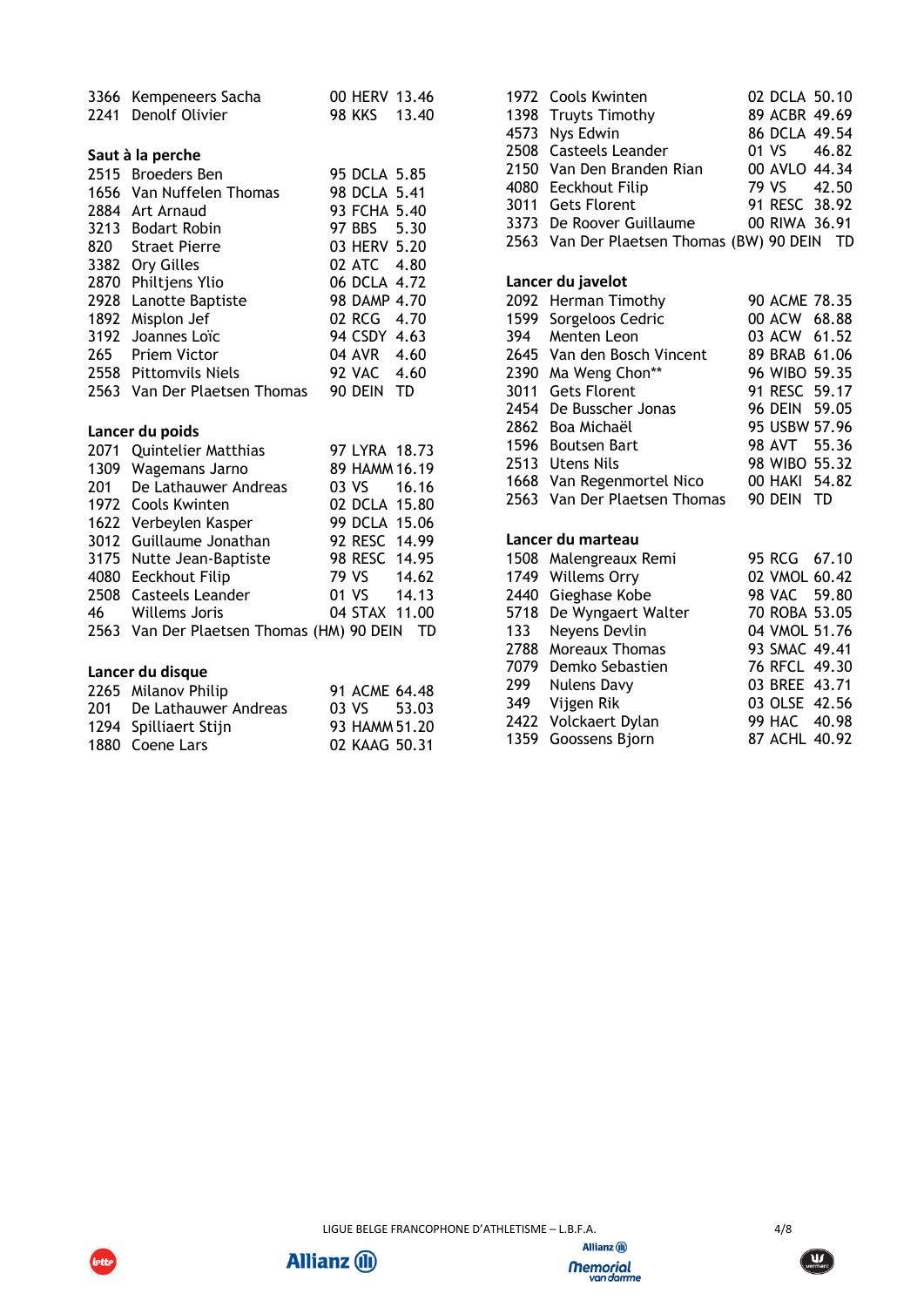## **FEMMES**

| 100m |                                           |               |       |
|------|-------------------------------------------|---------------|-------|
|      | 2645 Nkansa Delphine                      | 01 RESC 11.37 |       |
|      | 1674 Rosius Rani                          | 00 AVT 11.40  |       |
| 1755 | Vincke Rani                               | 00 HAC 11.59  |       |
| 1630 | Mehuys Elise                              | 95 LYRA 11.63 |       |
| 2510 | <b>Oulare Mariam</b>                      | 02 RESC 11.63 |       |
| 2472 | Thiry Nora                                | 00 RFCL 11.83 |       |
| 684  |                                           | 04 CABW 11.88 |       |
|      | Mortant Alexandra                         |               |       |
| 841  | Jehaes Marine                             | 03 SER 11.89  |       |
| 1760 | Depuydt Manon                             | 97 ACME 12.03 |       |
| 2316 | Alabiso Marilyn                           | 94 CABW 12.07 |       |
| 345  | Vincke Libelia                            | 03 HAC 12.09  |       |
| 788  | Nzukou Wakam Callie Lizzie 03 MOHA 12.09  |               |       |
| 1566 | Beylemans Joke                            | 99 RCG 12.11  |       |
| 685  | Lambert Kylie                             | 04 CABW 12.12 |       |
| 1078 | Heyvaert Luca                             | 02 LEBB 12.18 |       |
| 1835 | Kadiamba Anuska                           | 02 ACW 12.21  |       |
| 3195 | Sonneville Camille                        | 06 KAAG 12.25 |       |
| 1588 | Janssens Kyra                             | 00 DAC 12.28  |       |
| 1155 | <b>Bellemans Inge</b>                     | 95 ROBA 12.30 |       |
| 2385 | <b>Broze Emma</b>                         | 00 RIWA 12.31 |       |
| 3091 | Vermeiren Noor                            | 05 ACHL 12.36 |       |
| 1676 | Vermonden Julie                           | 99 ACHL 12.36 |       |
|      |                                           | 07 LOOI 12.43 |       |
| 108  | Leysen Marit                              |               |       |
| 1682 | Kinable Charlotte                         | 98 ROBA 12.46 |       |
| 1050 | Jansen Jana                               | 99 VMOL 12.46 |       |
| 3663 | Philippe Chloe                            | 06 CABW 12.46 |       |
| 3763 | Wansart Théa                              | 05 HF         | 12.48 |
| 2229 | Gautier Céline                            | 99 CSDY 12.50 |       |
| 1613 | Verhulst Emma                             | 99 ACHL 12.54 |       |
| 2468 | Duchene Aurore                            | 00 CABW 12.54 |       |
|      | 2653 Davids Maithe                        | 05 AVT 12.55  |       |
|      | 1892 De Kler Jienity                      | 00 ACW 12.64  |       |
| 200m |                                           |               |       |
|      | 1649 Vervaet Imke                         | 93 RCG 23.17  |       |
|      | 2645 Nkansa Delphine                      | 01 RESC 23.36 |       |
|      | 1674 Rosius Rani                          | 00 AVT        | 23.65 |
|      | 2510 Oulare Mariam                        | 02 RESC 23.77 |       |
|      |                                           |               |       |
| 685  | Lambert Kylie                             | 04 CABW 24.06 |       |
| 2374 | Tshiamala Bitota Sarah-Daisy 00 ACLO24.23 |               |       |
| 841  | Jehaes Marine                             | 03 SER        | 24.29 |
| 2472 | Thiry Nora                                | 00 RFCL       | 24.37 |
| 1078 | Heyvaert Luca                             | 02 LEBB       | 24.39 |
| 1416 | Duyck Charlotte                           | 97 Dein       | 24.60 |
| 1566 | Beylemans Joke                            | 99 RCG 24.70  |       |
| 345  | Vincke Libelia                            | 03 HAC 24.72  |       |
| 1432 | De Foer Lotte                             | 00 ACW        | 24.81 |
| 2316 | Alabiso Marilyn                           | 94 CABW 24.83 |       |
| 2385 | Broze Emma                                | 00 RIWA       | 25.05 |
| 1835 | Kadiamba Anuska                           | 02 ACW        | 25.10 |
| 3091 | Vermeiren Noor                            | 05 ACHL       | 25.12 |
| 2856 | Heyvaert Ella                             | 05 LEBB       | 25.37 |
| 1047 | Vanhalst Sara                             | 01 DEIN       | 25.43 |
|      |                                           | 00 ACW        |       |
| 1892 | De Kler Jienity                           |               | 25.70 |
| 2653 | Davids Maithe                             | 05 AVT        | 25.72 |
| 3763 | Wansart Théa                              | 05 HF         | 25.82 |
| 1718 | <b>Flossy Franne</b>                      | 98 RCT        | 25.92 |

| 2598<br>1555<br>3821<br>686 | 3663 Philippe Chloe<br>Heyvaert Nona<br>Van Snick Anaïs<br><b>Frans Valentine</b><br><b>Staquet Melissa</b><br>3847 Nyanit Ornelia* | 06 CABW 25.98<br>05 LEBB 26.06<br>02 ASVO 26.18<br>05 HERV 26.22<br>03 CABW 26.39<br>05 CABW 26.62 |         |  |
|-----------------------------|-------------------------------------------------------------------------------------------------------------------------------------|----------------------------------------------------------------------------------------------------|---------|--|
|                             | 1613 Verhulst Emma<br>3891 Pinter Lea<br>751 Frans Emma                                                                             | 99 ACHL 26.70<br>05 CABW 26.88<br>03 HERV 27.28                                                    |         |  |
| 400m                        |                                                                                                                                     |                                                                                                    |         |  |
|                             | 1397 Laus Camille                                                                                                                   | 93 OEH 51.77                                                                                       |         |  |
| 2210                        | Van Den Broeck Naomi                                                                                                                | 96 ROCA 52.24                                                                                      |         |  |
|                             | 1301 Ponette Helena                                                                                                                 | 00 HCO 52.86                                                                                       |         |  |
|                             | 1720 Weil Restrepo Martina**                                                                                                        | 99 OEH 53.60                                                                                       |         |  |
|                             | 1866 Pieroni Messalina                                                                                                              | 98 LOOI 53.77                                                                                      |         |  |
|                             | 2610 Buriak Maria**                                                                                                                 | 01 RCB 55.00                                                                                       |         |  |
|                             | 2391 Schoemaker Liefde                                                                                                              | 02 MOHA 55.22                                                                                      |         |  |
|                             | 2651 Bremans Anne-sophie                                                                                                            | 06 ACHL 55.94                                                                                      |         |  |
| 65 —                        | <b>Bilo Laure</b>                                                                                                                   | 03 ASVO 56.50                                                                                      |         |  |
| 2414                        | Dheur Géraldine                                                                                                                     | 00 RCAS 56.56                                                                                      |         |  |
|                             | 953 Provost Sterre                                                                                                                  | 07 MACW 56.70                                                                                      |         |  |
|                             | 1329 Fickers Marie                                                                                                                  | 97 DCLA 56.79                                                                                      |         |  |
| 2342                        | Vereecke Hanna                                                                                                                      | 00 RESC 56.85                                                                                      |         |  |
|                             | 1756 Rossaert Isaura                                                                                                                | 92 ACW 57.00                                                                                       |         |  |
| 2430                        | Callebaut Ange-Victoria                                                                                                             | 99 CABW 57.01                                                                                      |         |  |
| 1341                        | Van Laere Lieselotte<br>De Marez Manon                                                                                              | 01 ACW 57.57<br>97 AVR 57.87                                                                       |         |  |
| 1153<br>2144                | Van den Abeele Laure                                                                                                                | 00 ACLO 57.88                                                                                      |         |  |
| 2989                        | Lansen Saartje                                                                                                                      | 06 MACW 57.89                                                                                      |         |  |
| 1330                        | Hugaerts Ine                                                                                                                        | 95 DCLA 57.96                                                                                      |         |  |
| 3033                        | Van Pelt Nina                                                                                                                       | 05 LOOI 58.64                                                                                      |         |  |
|                             | 1701 Mortant Annah                                                                                                                  | 07 CABW 58.73                                                                                      |         |  |
|                             | 1633 Steenmans Jitse                                                                                                                | 00 LYRA 58.95                                                                                      |         |  |
|                             | 1583 Colla Alicia                                                                                                                   | 00 LOOI 59.08                                                                                      |         |  |
|                             | 1234 Claus Hanne                                                                                                                    | 99 AVMO 59.12                                                                                      |         |  |
| 298                         | De Varé Clara                                                                                                                       | 04 KAAG 59.28                                                                                      |         |  |
| 1884                        | De Kinder Kiana                                                                                                                     | 99 LEBB 59.63                                                                                      |         |  |
| 1382                        | De Swaef Charlotte                                                                                                                  | 99 VS                                                                                              | 59.70   |  |
| 3668                        | Godeau Elea                                                                                                                         | 05 MOHA 59.85                                                                                      |         |  |
| 1451                        | De Win Dinja                                                                                                                        | 91 DAC 59.86                                                                                       |         |  |
| 1567                        | Beylemans Laura                                                                                                                     | 97 RCG                                                                                             | 59.92   |  |
| 2412                        | Eyoe-Badiata Clarence                                                                                                               | 99 ACLO 60.20                                                                                      |         |  |
| 800m                        |                                                                                                                                     |                                                                                                    |         |  |
| 2205                        | Scaunet Vanessa                                                                                                                     | 96 CABW 2.02.97                                                                                    |         |  |
| 1705                        | <b>Baillievier Rani</b>                                                                                                             | 98 OLSE 2.03.39                                                                                    |         |  |
| 1289                        | Nijssen Annelies                                                                                                                    | 02 ATLA 2.04.10                                                                                    |         |  |
| 1370                        | Parewyck Mariska                                                                                                                    | 88 EA                                                                                              | 2.05.28 |  |
| 236                         | Kluskens Jana                                                                                                                       | 04 LEBB 2.07.02                                                                                    |         |  |
| 2136                        | Brackman Justine                                                                                                                    | 97 DAMP 2.07.40                                                                                    |         |  |
| 66                          | <b>Bilo Marie</b>                                                                                                                   | 03 ASVO 2.07.72                                                                                    |         |  |
| 235                         | Kluskens Elena                                                                                                                      | 04 LEBB 2.08.18                                                                                    |         |  |
| 2279                        | Dom Modi Nadege                                                                                                                     | 02 CABW 2.09.18                                                                                    |         |  |
| 2621                        | Deswaef Mathilde                                                                                                                    | 99 RCAS 2.09.41                                                                                    |         |  |
| 1085                        | De Vlieger Lize                                                                                                                     | 98 KAAG 2.10.92                                                                                    |         |  |
| 2290                        | Joblin Marine                                                                                                                       | 02 RESC 2.11.71                                                                                    |         |  |
| 1263                        | Cornelis Jacintha                                                                                                                   | 98 VS                                                                                              | 2.12.08 |  |

LIGUE BELGE FRANCOPHONE D'ATHLETISME – L.B.F.A. 5/8



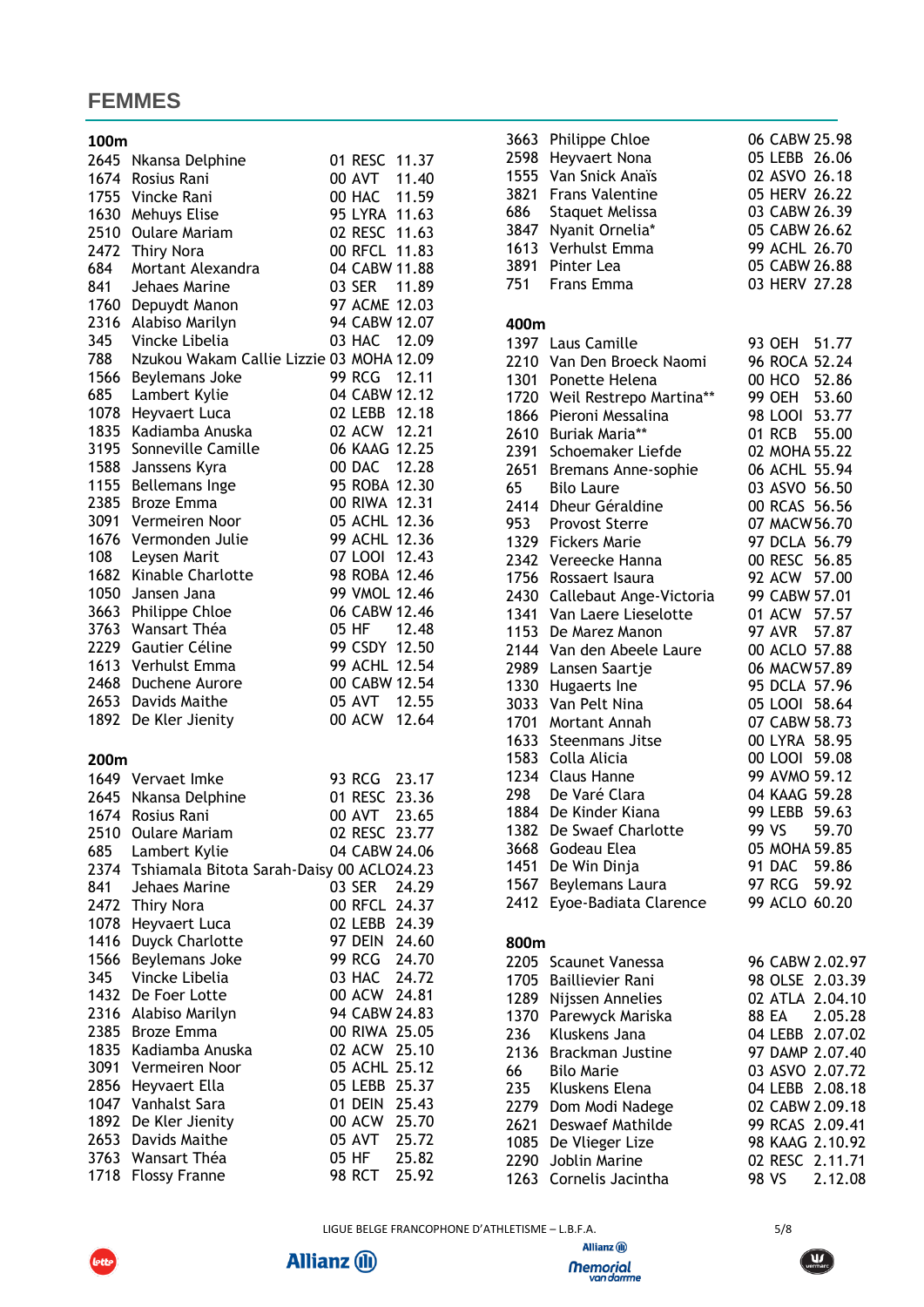|              | 4127 Chylinski Marta Alexandra           | 86 RESC 2.12.41                    | 2370             |
|--------------|------------------------------------------|------------------------------------|------------------|
|              | 2167 Welsch Milly                        | 00 SER 2.12.75                     | 2143             |
| 33           | Maes Laura                               | 04 HAMM 2.13.85                    | 181              |
| 1204         | Vandekerckhove Nore                      | 02 HAC 2.14.05                     | 1749             |
| 312          | <b>Vervoort Charlotte</b>                | 04 LYRA 2.14.20                    | 1320             |
|              | 1730 Vaes Bieke                          | 91 SACN 2.16.61                    | 1019             |
| 2240         | Renshaw Jessica**                        | 94 RCAS 2.16.78                    | 2932             |
| 194          | Nagels Marthe                            | 04 DCLA 2.17.22                    | 1031             |
| 1827         | Dawyndt Amber                            | 99 HAC 2.18.09                     | 1307             |
| 2289         | <b>Coosemans Elise</b>                   | 96 WACO 2.18.62                    | 2131             |
| 1466         | De Rocker Jolein                         | 01 EA 2.18.75                      | 1733             |
| 110          | Van Aerde Bo                             | 04 RCG 2.19.03                     | 1102             |
| 3880         | 3541 Gillessen Perrine<br>Lechat Lucie   | 06 SPA 2.19.20<br>05 MOHA 2.19.52  | 1090<br>3163     |
| 1365         | De Vlieger Ilkje                         | 98 EA<br>2.19.64                   | 57               |
| 598          | Sahmaoui Siham                           | 04 RSCA 2.20.21                    |                  |
| 3379         | Hermans Linda**                          | 84 RIEM 2.20.90                    |                  |
| 2671         | Op't Eynde Hannah                        | 05 DCLA 2.21.00                    | <b>100</b>       |
| 3159         | Bruggeman Petra                          | 80 RIEM 2.21.31                    | 2306             |
|              |                                          |                                    | 2530             |
| 1500m        |                                          |                                    | 1799<br>1624     |
|              | 2350 Vanderelst Elise                    | 98 MOHA 4.05.16                    | 1168             |
|              | 1615 Scheldeman Lotte                    | 97 ADD 4.15.63                     | 684              |
|              | 1118 Van Accom Sofie                     | 89 ACHL 4.17.00                    | 1701             |
| 2291         | <b>Muls Camille</b>                      | 99 RESC 4.21.54                    | 1432             |
|              | 1804 Nelissen Paulien                    | 99 OEH 4.22.64                     | 2532             |
|              | 1323 Van Loock Hanne                     | 99 DCLA 4.24.56                    | 2363             |
| 1086         | Quatacker Lore                           | 98 KAAG 4.25.02                    | 1100             |
| 1763         | Schaeverbeke Axana                       | 95 ACME 4.27.38                    | 2404             |
| 2738         | Penneman Charlotte                       | 05 ACW 4.28.77                     | 2394             |
| 1367         | <b>Vonck Lotte</b>                       | 4.29.22<br>98 EA                   | 1473             |
| 589          | Grandjean Lucie                          | 03 BBS 4.29.49                     | 383              |
| 1256         | Tjeerdsma Mariska**                      | 92 LEBB 4.32.61                    | 2336             |
|              | 1107 Teugels Amber                       | 96 LEBB 4.35.26                    | 2311             |
| 1366         | Van Boxstael Birgit                      | 88 ALVA 4.35.51                    | 144              |
| 1211         | Schadron Laura                           | 00 ZWAT 4.36.34                    |                  |
|              | 2379 Pinter Eline                        | 96 RESC 4.36.57                    | 400 <sub>1</sub> |
| 1355         | Godden Elke                              | 96 AVKA 4.36.83                    | 1896             |
| 106          | D'hauwers Femke                          | 04 RCG<br>4.38.57                  | 1326             |
| 1653         | Van Craenenbroeck Eline                  | 97 DAC<br>4.38.98                  | 1965             |
| 2126         | Gerardy Aline                            | 94 ARCH 4.40.06                    | 1457             |
| 1331         | Hendrickx Louise                         | 95 DCLA 4.40.50                    | 1103             |
| 1429<br>2543 | Meert Soraya                             | 93 LEBB 4.42.22<br>06 ACME 4.42.45 | 2621             |
| 1343         | Dossche Margaux<br><b>Stevens Nanouk</b> | 00 ACW 4.43.20                     | 2298             |
| 286          | Voet Julie                               | 03 AVR<br>4.46.81                  | 1660             |
| 1445         | Visintin Lia**                           | 96 KAAG 4.46.87                    | 3662             |
| 2509         | Forthomme Marjorie                       | 94 HF<br>4.49.06                   | 1202             |
| 2674         | Jacques Noor                             | 06 DCLA 4.49.98                    | 3879             |
| 2732         | <b>Bossuyt Lieselot</b>                  | 79 AZW 4.50.49                     | 2538             |
| 1435         | Temmerman Estelle                        | 01 AVR<br>4.53.04                  | 2170             |
| 586          | Lefevre Eloise                           | 04 SER<br>4.53.60                  | 1328<br>1098     |
| 1282         | Langeraert Lien                          | 87 RIEM<br>4.57.65                 | 2404             |
|              |                                          |                                    | 3814             |
| 5000m        |                                          |                                    | 2361             |
|              | 1872 Rooms Lisa                          | 96 AVLO 15.52.98                   | 2351             |
|              | 2288 Herbiet Chloé                       | 98 WACO 16.12.57                   | 1314             |
|              | 2237 Bovy Melanie                        | 99 WS<br>16.37.45                  | 667              |
|              | 2305 Van Lent Jana                       | 01 RESC 16.38.87                   | 2656             |
|              | 1179 Schreurs Anne                       | 92 GENK 16.43.39                   | 422              |

| 2370 Cleppe Roxane<br>2143<br>Van den Abeele Elodie<br>Vanhoeck Emma<br>1749<br>Denys Yewbdar<br>Hombroux Laura<br>1019 Vens Saskia<br>Vande Riviere Anneleen<br>Wittevrongel Jenka<br>De Schaepmeester Jolien<br>Doison Lucile<br>1733<br><b>Osselaer Elien</b><br>1102<br>Denis Jolien<br>1090 Waerzeggers Bridey<br>Van Maele Heidi<br>Demeulenaere Tine                                                                                                            | 01 UAC 16.59.44<br>96 ACLO 17.04.89<br>04 DUFF 17.25.83<br>95 DCLA 17.31.66<br>94 DCLA 17.33.92<br>17.43.94<br>88 AVR<br>85 RIEM<br>17.54.45<br>97 ACME 18.22.98<br>97 RCG<br>18.29.02<br>01 DS<br>18.29.66<br>96 ROBA 18.30.97<br>97 DUFF 18.36.19<br>98 ACKO 18.46.18<br>78 VAC 18.49.51<br>04 DUFF 18.55.17                                                                       |
|------------------------------------------------------------------------------------------------------------------------------------------------------------------------------------------------------------------------------------------------------------------------------------------------------------------------------------------------------------------------------------------------------------------------------------------------------------------------|--------------------------------------------------------------------------------------------------------------------------------------------------------------------------------------------------------------------------------------------------------------------------------------------------------------------------------------------------------------------------------------|
|                                                                                                                                                                                                                                                                                                                                                                                                                                                                        |                                                                                                                                                                                                                                                                                                                                                                                      |
| 100m haies<br>2306 Zagre Anne<br>2530 Thiam Nafissatou<br>Agwazie Angel<br>1624 Beck Lynn<br>Mylle Ine<br>Mortant Alexandra<br>De Naeyer Emma<br>De Foer Lotte<br><b>Bruynzeels Romane</b><br>Smars Romée<br>Philips Lotte<br><b>Lallemand Sarah</b><br>Coulon Géraldine<br>Beeckmans Maud<br>Depreiter Malysse Elise<br>Defosse Maeva<br>Lengele Emma<br>De Pape Jelke                                                                                                | 90 RESC 13.00<br>94 RFCL 13.58<br>01 AVLO 13.63<br>01 LYRA 13.70<br>97 FLAC 13.79<br>04 CABW 13.92<br>02 ACME 14.26<br>00 ACW 14.29<br>00 MOHA 14.51<br>01 CABW 14.76<br>97 SPBO 14.98<br>00 FCHA 15.48<br>98 CSDY 15.72<br>00 OLSE 15.96<br>04 HAC 16.09<br>98 MOHA 16.38<br>02 CABW<br>04 RIEM                                                                                     |
|                                                                                                                                                                                                                                                                                                                                                                                                                                                                        |                                                                                                                                                                                                                                                                                                                                                                                      |
| 1896 Couckuyt Paulien<br>1326 Hespel Nina<br>1965 Claes Hanne<br>1457 Van Puyvelde Margo<br>1103 Hanssens Ilana<br>2621 Laureys Zoë<br>2298 Badji Jalika<br>1660 Tchimou Benedikt<br>Mortant Audrey<br>Rossaert Mireille<br>Boucquey Zélie<br>Cugnet-evans Laureen**<br>Lefevre Charline<br>Roesems Vreni<br>Vierendeels Loike<br>Lallemand Sarah<br>Delhez Emma<br>2361<br>Trussart Véronique<br>2351 Fauconnier Eline<br>1314 Vermaelen Anke<br>667<br>Martinez Lisa | 97 VAC<br>55.36<br>01 DCLA 56.27<br>91 DCLA 56.67<br>95 ASVO 57.95<br>02 ASVO 58.81<br>05 DUFF 59.57<br>96 RESC 60.89<br>99 DCLA 61.82<br>06 CABW 62.53<br>90 ACW 63.71<br>05 RCB 63.77<br>00 RCB 64.58<br>02 SER<br>65.03<br>89 DCLA 66.41<br>01 LEBB 66.50<br>00 FCHA 66.85<br>05 MOHA 66.90<br>92 DAMP 67.23<br>99 MALM 67.44<br>00 DCLA 68.45<br>03 HF<br>68.64<br>05 STAX 69.19 |
| Vanhee Maya                                                                                                                                                                                                                                                                                                                                                                                                                                                            | 04 MACW                                                                                                                                                                                                                                                                                                                                                                              |
|                                                                                                                                                                                                                                                                                                                                                                                                                                                                        | 400m haies<br>Arefi Lara                                                                                                                                                                                                                                                                                                                                                             |



lott



Allianz (ii) **Memorial**<br>van damme

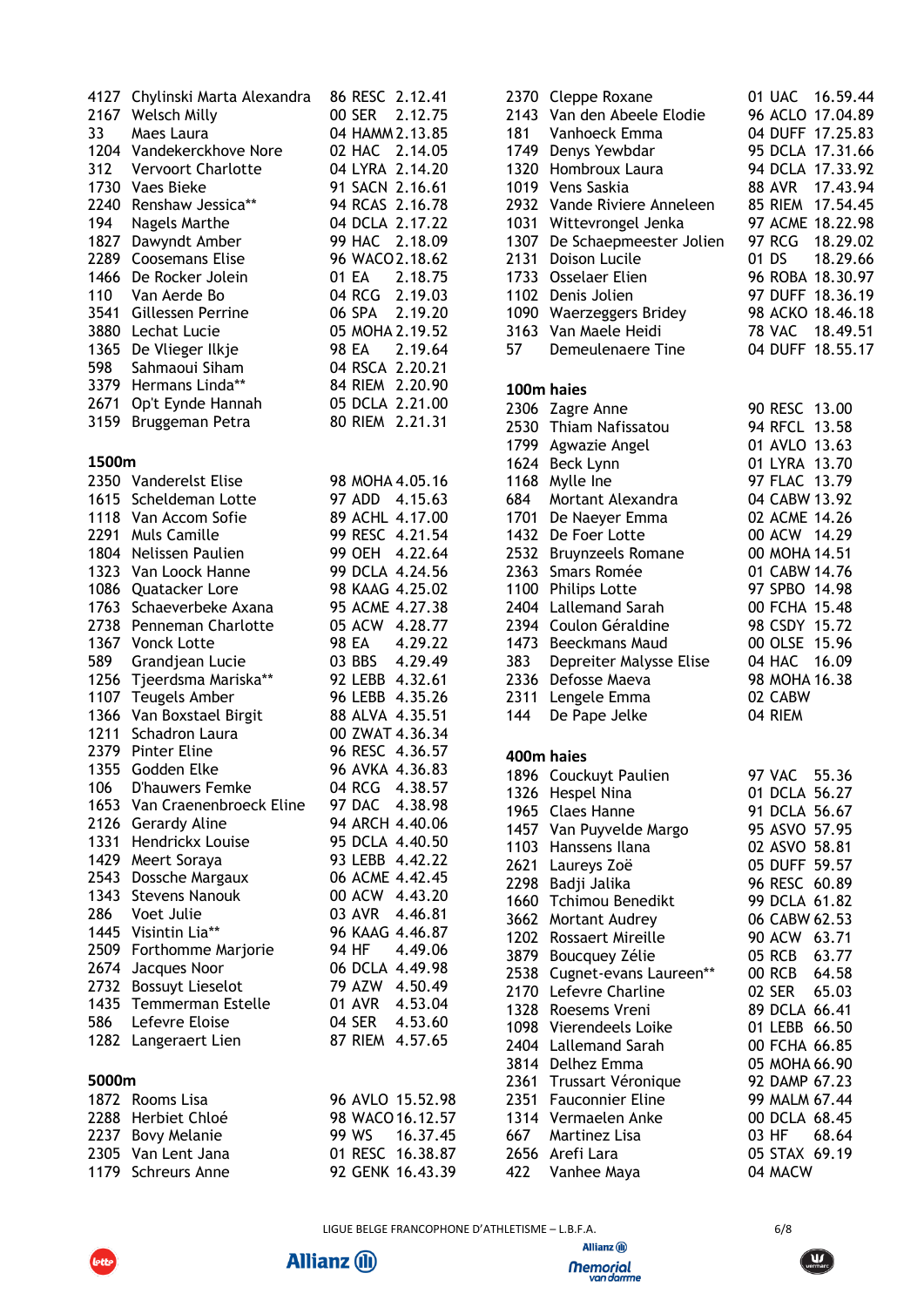|                    | 3000m steeple              |               |                  |
|--------------------|----------------------------|---------------|------------------|
|                    | 1406 Dalemans Eline        |               | 91 AVLO 10.18.12 |
|                    | 1056 Van Brussel Fien      |               | 94 HAMM 11.28.82 |
|                    | 73 Van De Walle Julie      |               | 04 ASVO 11.30.68 |
|                    | 2216 Dubie Emma            |               | 02 MOHA 11.39.41 |
|                    | 862 Semchuk Sofiia**       |               | 04 RCB 12.04.11  |
|                    | 1509 Huyghe Ruth           |               | 97 HAMM 13.07.96 |
|                    | 1722 Musseeuw Jolien       | <b>94 AVR</b> |                  |
|                    | Saut en hauteur            |               |                  |
|                    | 2548 Orcel Claire          | 97 CSF 1.88   |                  |
|                    | 3134 Maes Merel            | 05 ACW 1.82   |                  |
|                    | 1043 Goossens Zita         | 00 DEIN 1.81  |                  |
|                    | 86 Ligneel Yorunn          | 03 HAC 1.81   |                  |
| 289                | Van den Brande Laura       | 03 AVKA 1.76  |                  |
|                    | 1895 Vidts Noor            | 96 VAC 1.75   |                  |
|                    | 3700 De Coninck Svenia     | 05 DAMP 1.74  |                  |
|                    | 165 De Troyer Marie        | 03 VS 1.70    |                  |
|                    | 475 Potvin Maïté           | 07 KAAG 1.69  |                  |
|                    | 338 De Rijck Lola          | 04 LYRA 1.68  |                  |
|                    | 1473 Beeckmans Maud        | 00 OLSE 1.68  |                  |
|                    | 1228 Van De Vorst Nathalie | 02 AVKA 1.66  |                  |
|                    | Saut en longueur           |               |                  |
|                    | 2530 Thiam Nafissatou      | 94 RFCL 6.34  |                  |
| 29                 | Vanhoeijen Sennah          | 04 DEIN 6.25  |                  |
|                    | 1312 Brasseur Bo           | 98 DCLA 6.23  |                  |
|                    | 2473 Masson Ilona          | 01 FCHA 6.12  |                  |
|                    | 2299 Guisse Saliyya        | 96 RESC 6.09  |                  |
|                    | 1603 Beernaert Maité       | 01 HAC 5.98   |                  |
| 3029               | Ooghe Laura                | 06 HAC 5.77   |                  |
| 909                | Cuvelier Jade              | 07 KAAG 5.73  |                  |
|                    | 1160 Nijs Bo               | 97 ATLA 5.71  |                  |
|                    | 1423 Brosens Stefanie      | 97 TUAC 5.69  |                  |
|                    | 1130 Coppenolle Emma       | 96 DEIN 5.67  |                  |
| 1657               | Baramoto Anne-dominique    | 02 MAC 5.66   |                  |
| <b>Triple saut</b> |                            |               |                  |
| 2299               | Guisse Saliyya             | 96 RESC       | 12.85            |
| 2378               | Ombeni Rachel**            | 01 RESC       | 12.82            |
|                    | 2473 Masson Ilona          | 01 FCHA 12.49 |                  |
| 2177               | Loureiro Elsa              | 92 RFCL 12.21 |                  |
| 99                 | De Schepper Kato           | 03 ASVO 11.56 |                  |
| 3783               | Mihaylova Victoria*        | 06 CSF        | 11.41            |
| 43                 | <b>Favoreel Thais</b>      | 04 STAX 11.31 |                  |
| 696                | Lucas Clara                | 04 RESC 11.23 |                  |
| 1236               | Rens Bo                    | 02 WIBO 11.13 |                  |
| 2918               | Nange Marine               | 05 MAC 11.10  |                  |
| 1419               | Hoobergs Fenne             | 01 LOOI 11.04 |                  |
| 1536               | Horemans Jana              | 99 AVT        | 10.79            |
|                    | Saut à la perche           |               |                  |
| 2195               | <b>Vissers Melanie</b>     | <b>98 ATC</b> | 4.10             |
| 1122               | Hooyberghs Fleur           | 01 ACHL       | 4.05             |
| 1574               | Van Cappellen Dag-Ferene   | 00 OEH        | 3.60             |
| 1652               | Morren Lise                | 00 RCT        | 3.60             |
| 189                | Joosten Kyani              | 07 SACN 3.60  |                  |

| 2376<br>3751 | 1968 Vandenbroucke Hanne<br><b>Bloch Caroline</b><br>Huybens Clémence | 99 KKS 3.41<br>02 SER 3.30<br>05 CSDY 3.26 |                                |
|--------------|-----------------------------------------------------------------------|--------------------------------------------|--------------------------------|
|              | Lancer du poids                                                       |                                            |                                |
| 1881         | Boumkwo Jolien Maliga                                                 |                                            | 93 VAC 16.17                   |
| 1506         | Defrère Elena                                                         | 01 VAC                                     | 15.15                          |
| 1171         | Lenchant Sietske                                                      |                                            | 93 ROBA 14.36                  |
| 131          | Boeynaems Florence                                                    |                                            | 03 ZWAT 13.54                  |
| 2133         | <b>Evans Cassandre</b>                                                | 01 HUY                                     | 13.16                          |
|              | 1603 Beernaert Maité                                                  | 01 HAC                                     | 13.11                          |
| 1856         | Helsen Elise<br>1895 Vidts Noor                                       |                                            | 98 ACHL 12.99                  |
|              | 1518 Peeters Laura                                                    |                                            | 96 VAC 12.83<br>00 AVKA 12.41  |
| 2953         | Verlinden Sophie                                                      |                                            | 79 WIBO 12.26                  |
| 1271         | Rubbrecht Lien                                                        | 97 VS                                      | 11.83                          |
| 2611         | Baggio Laura                                                          |                                            | 98 HUY 11.54                   |
|              | Lancer du disque                                                      |                                            |                                |
|              | 1637 Vandeput Babette                                                 |                                            | 98 LYRA 55.50                  |
| 1174         | Lyssens Katelijne                                                     |                                            | 95 ROBA 52.90                  |
| 1698         | Hellebuyck Anouska                                                    | 89 DEIN                                    | 52.08                          |
| 2314         | <b>Dodrimont Emilie</b>                                               |                                            | 99 CABW 48.20                  |
| 1506         | Defrère Elena                                                         | 01 VAC                                     | 47.77                          |
| 131<br>1553  | Boeynaems Florence<br>Naudts Anke                                     |                                            | 03 ZWAT 44.91<br>01 VOLH 44.30 |
| 2760         | Tay Sena                                                              |                                            | 05 STAX 43.21                  |
| 1109         | Beelaert Annelien                                                     |                                            | 00 VS 40.48                    |
| 2611         | Baggio Laura                                                          |                                            |                                |
| 1697         | De Busscher Jana                                                      |                                            | 98 HUY 39.18<br>96 DEIN 37.81  |
| 1619         | Rabau Silke                                                           |                                            | 98 RCT 35.17                   |
|              | Lancer du javelot                                                     |                                            |                                |
|              | 2304 Smal Pauline                                                     |                                            | 98 RESC 48.68                  |
|              | 2301 Iven Kayla                                                       |                                            | 02 RESC 45.14                  |
|              | 1347 Umans Kirsten                                                    |                                            | 93 HAKI 43.70                  |
|              | 2133 Evans Cassandre                                                  |                                            | 01 HUY 42.63                   |
|              | 1782 Vandermeulen Yelena                                              |                                            | 96 ASVO 42.34                  |
| 1061<br>1769 | De Pauw Yoika<br><b>Smets Lotte</b>                                   |                                            | 95 STAX 41.37<br>02 TACT 40.47 |
| 1248         | Verstraete Fleur                                                      |                                            | 00 RCG 40.42                   |
| 127          | Van Hove Emma                                                         | 04 ACW                                     | 38.38                          |
| 1109         | Beelaert Annelien                                                     | 00 VS                                      | 38.30                          |
| 1791         | Wyns Manon                                                            |                                            | 99 OEH 38.26                   |
| 2134         | <b>Clamar Maud</b>                                                    | 99 HUY                                     | 37.91                          |
|              | Lancer du marteau                                                     |                                            |                                |
|              | 1462 Sterckendries Vanessa                                            |                                            | 95 OEH 68.72                   |
| 1869         | Lagrou Ilke                                                           | <b>98 VAC</b>                              | 59.50                          |
|              | 1617 Claes Evelyne                                                    | <b>98 RCT</b>                              | 48.25                          |
| 4327<br>1554 | Davin Géraldine<br>Van Puyvelde Jana                                  |                                            | 87 DAMP 46.76<br>01 VOLH 46.15 |
| 1407         | Knaepen Ditte                                                         | 89 ACA                                     | 43.00                          |
| 4295         | Reckelbus Laurence                                                    |                                            | 75 RCAS 42.04                  |
| 2627         | Van Eeckhoven Annelies                                                |                                            | 06 OLSE 41.87                  |
| 2565         | Ceunen Fran                                                           |                                            | 05 VMOL 41.65                  |
| 1549         | De Witte Kato                                                         |                                            | 02 VOLH 41.57                  |

**Allianz (ii)** 

Allianz (ii)

**Memorial**<br>van damme



lott